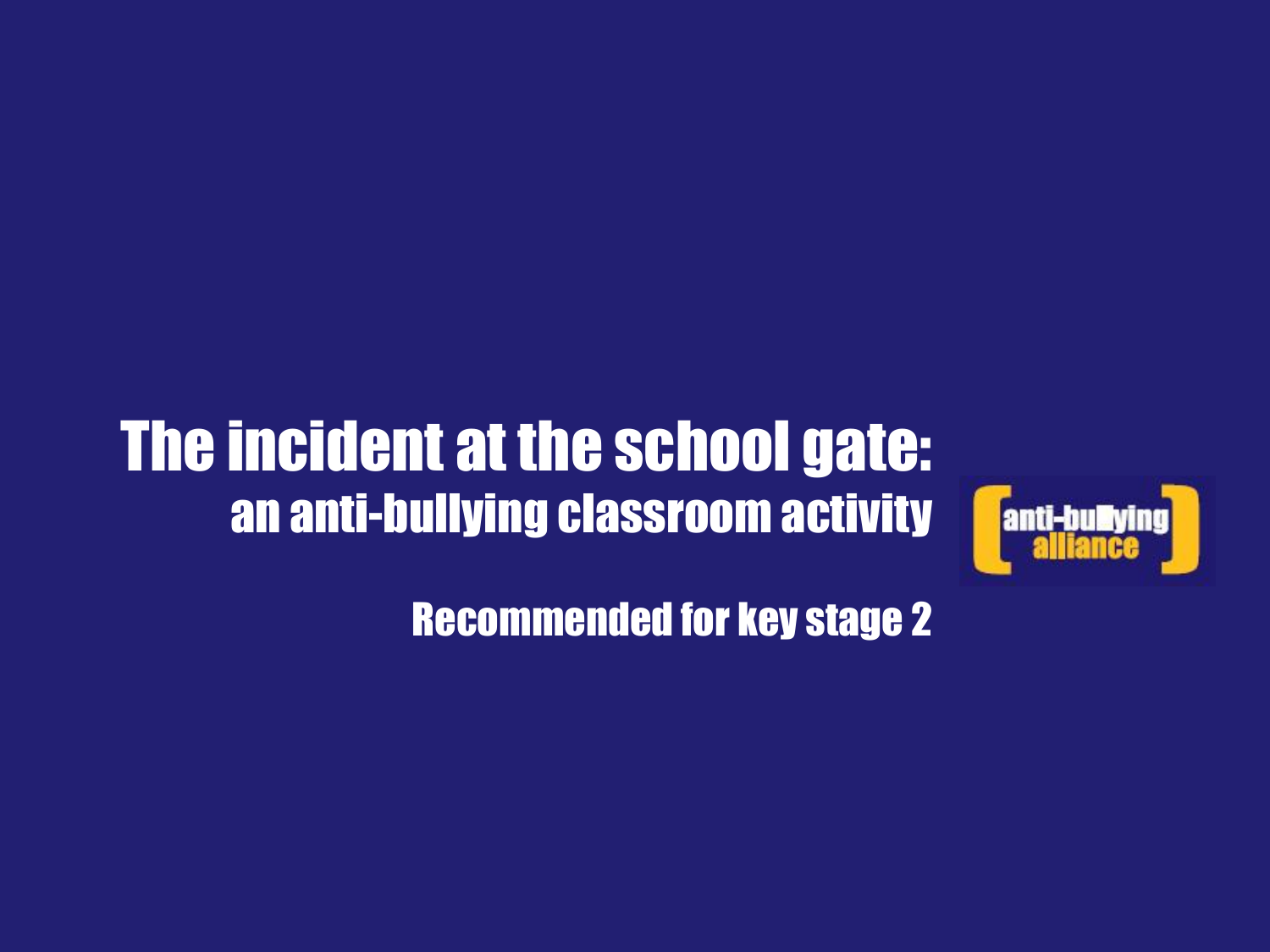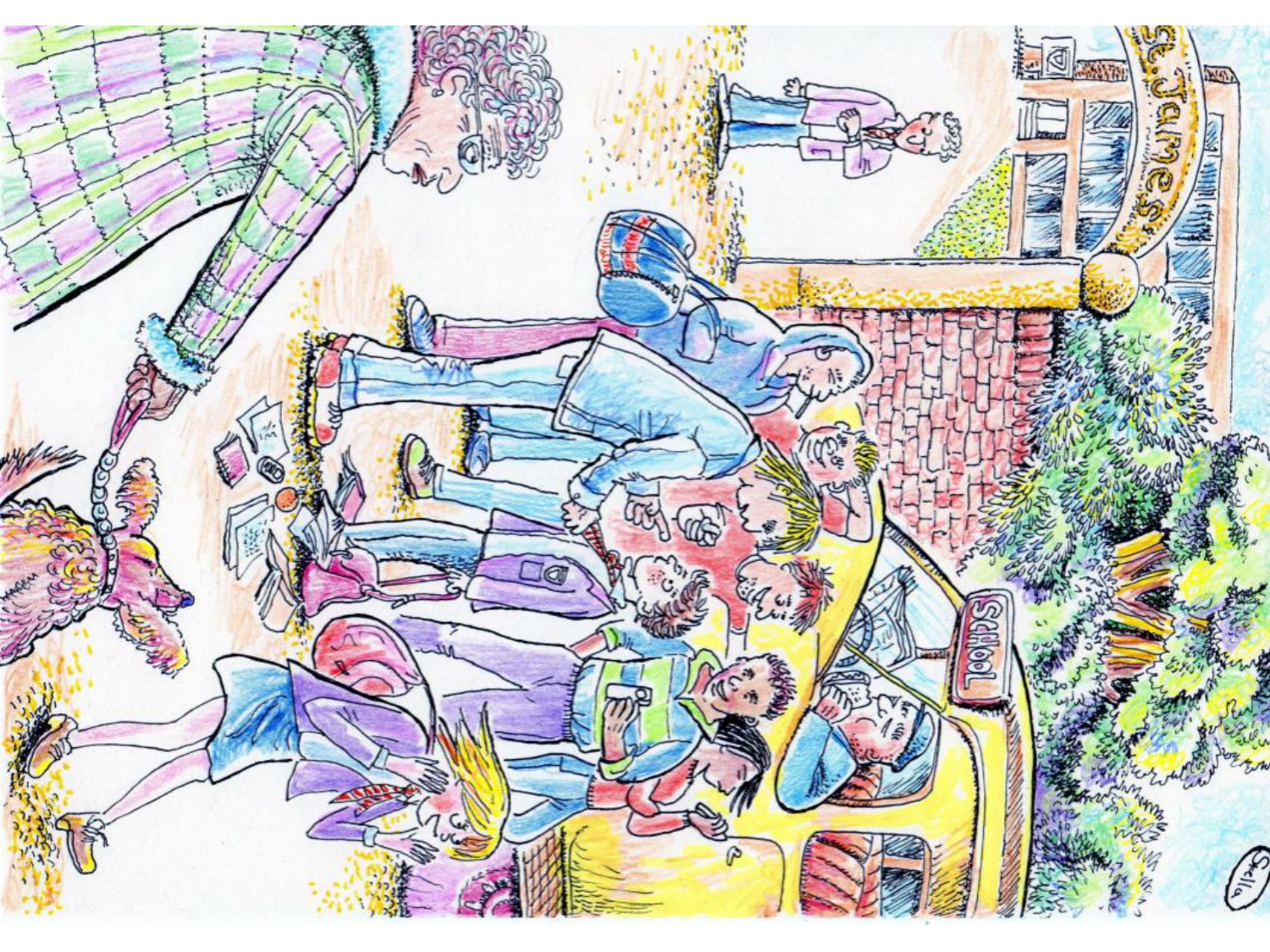# What is happening?



### **Introduction**

**Distribute the illustration. Have a general discussion about the drawing.** 

Ask the children/young people: What's happening in the image? What emotions might be involved ?

# 1 2 3 4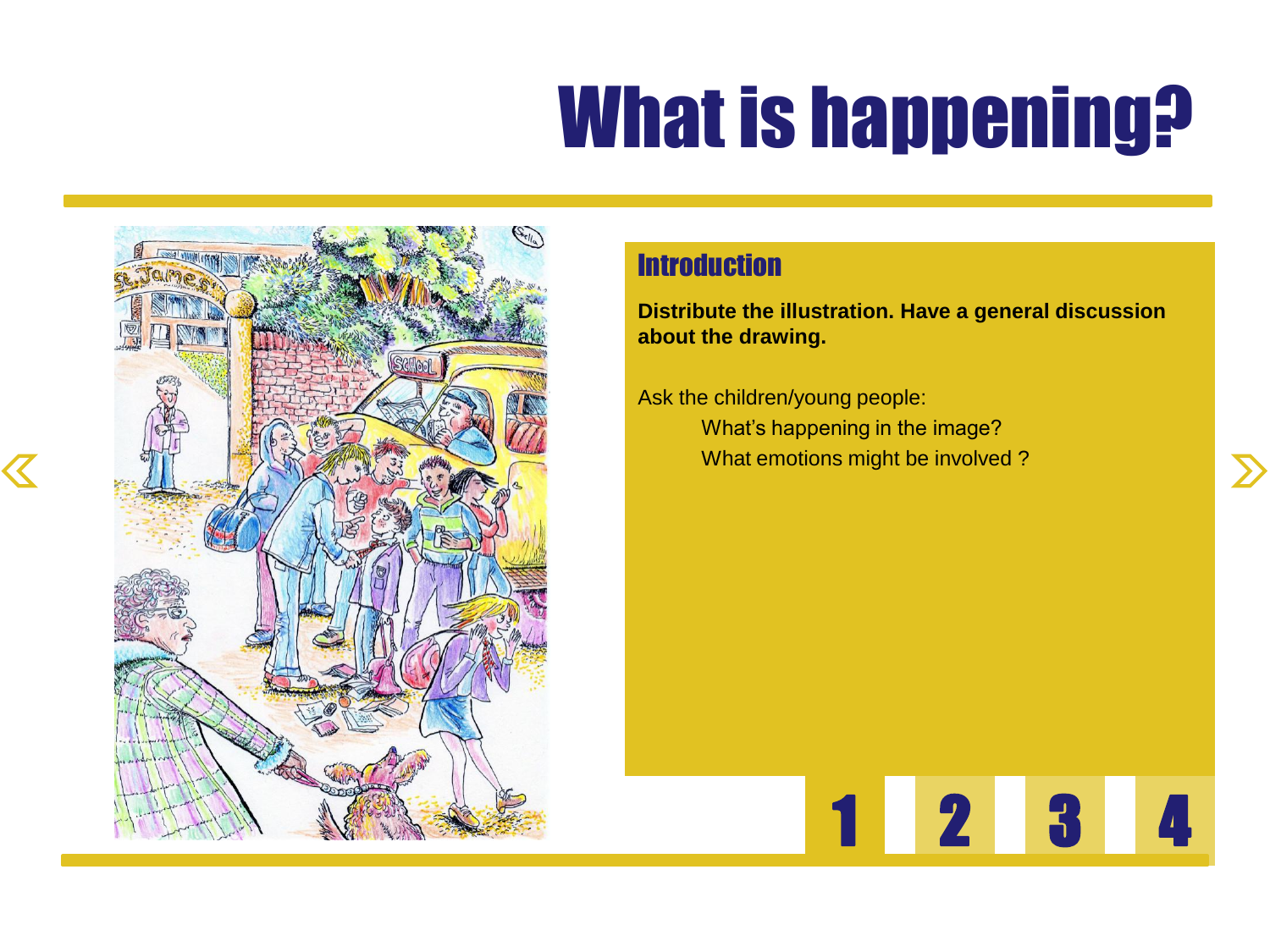# Who's who?



#### **Discussion**

**Ask each pupil to take on a character in the picture (in pairs) and ask them to discuss the person's behaviour:** 

- What are they doing?
- How are they involved in this incident?
- What do you think they're feeling?

Discuss as a group each role.

Who's the Ringleader? Victim? Re-inforcer? Assistant? Defender? Outsider?

What might they be feeling? How are they involved?

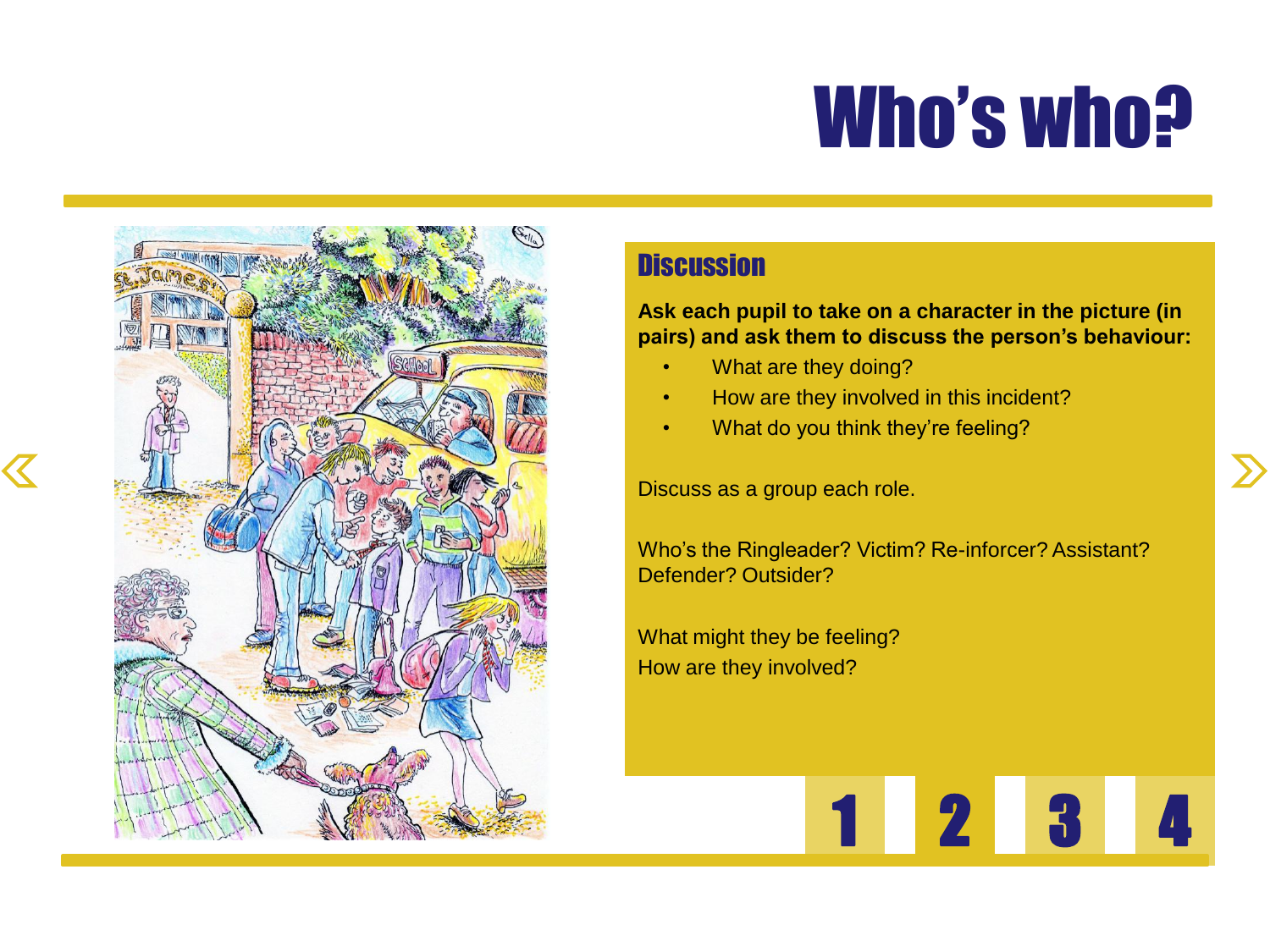## How could we stop this happening?



#### **Discussion**

**Discuss how this situation could have been stopped and/or prevented.** 

**The aim is to get the children to understand that bullying is always a group activity and that we all have the power to stop it. We all need to act as defenders.** 

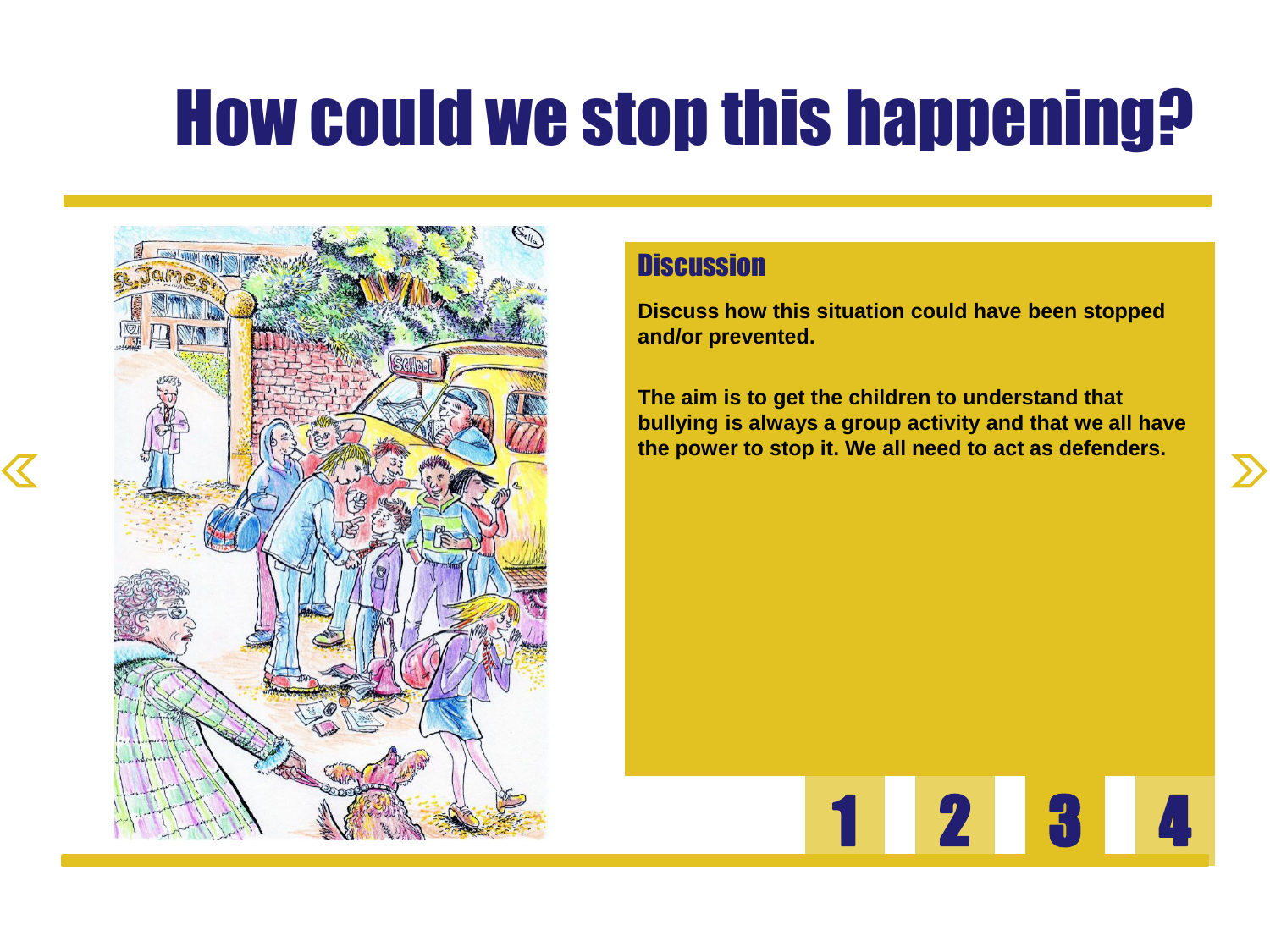# Recreating the illustration



### **Activity**

**Get a group of the young people to act out the illustration.** 

Allocate each young person a role from the illustration. Once in position they could each say a sentence about how they are feeling. This reinforces the message of the group involved in bullying and the ability to intervene.

2 3